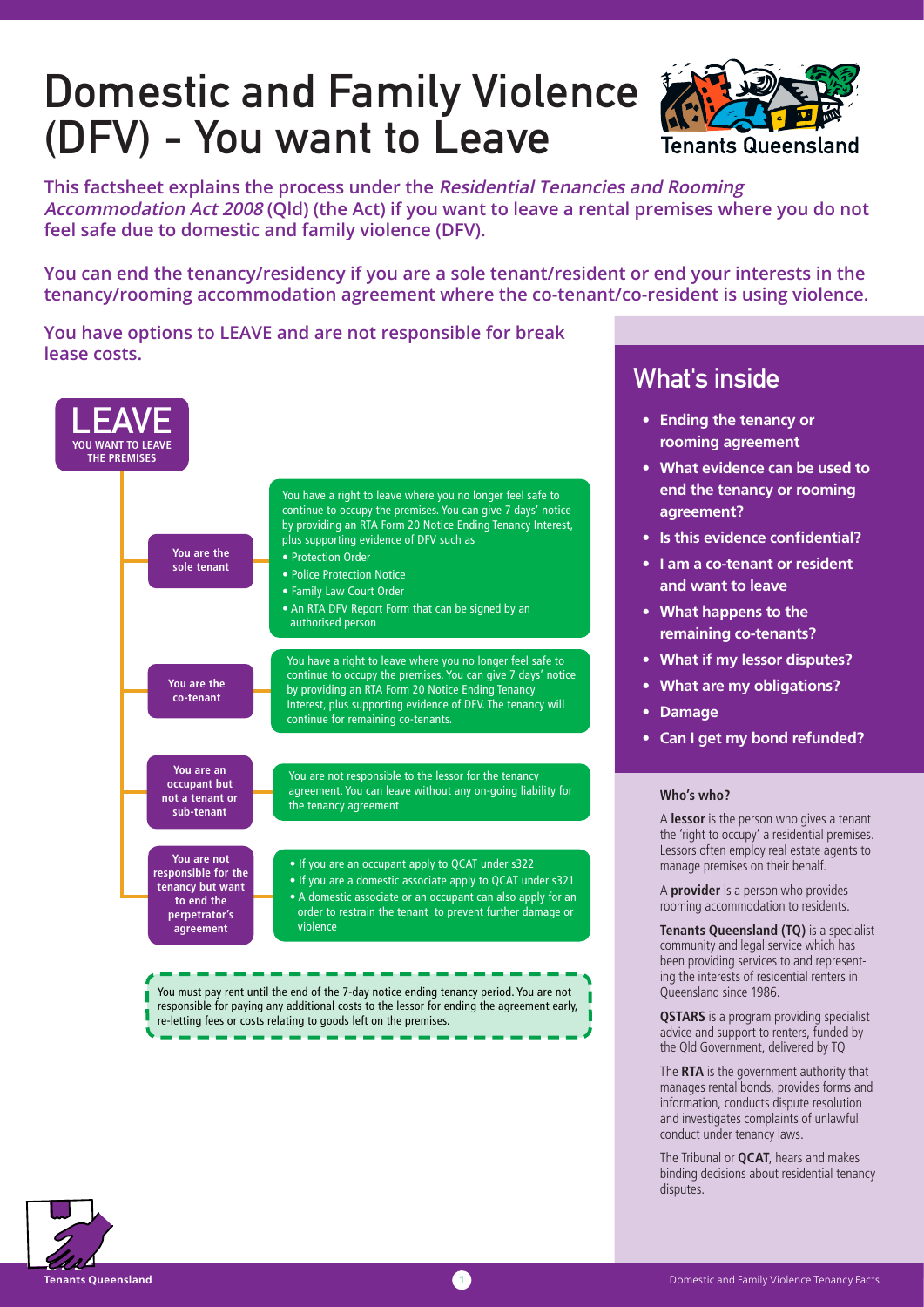# I want to leave

You have a right to leave and end your interest in the tenancy if you believe you can no longer safely continue to occupy the premises because of DFV committed against you.

## Ending the tenancy or rooming agreement

You can end your interest in the tenancy/rooming agreement by giving the lessor/provider a minimum of 7 days' notice using the correct Residential Tenancies Authority (RTA) form

- a Notice ending tenancy interest (domestic and family violence) (Form 20) to your lessor/agent (NET)\*
- a Notice ending residency interest (domestic and family violence) (From R20) to your rooming accommodation provider (NER)\*

A tenant or resident may choose to leave immediately after providing the notice and paying the 7 days rent.

You will need to provide documents as evidence of the DFV. You can choose to provide a copy or allow your lessor or provider to inspect copies of documents.

Alternatively, you may make an urgent application to the Queensland Civil and Administrative Tribunal (QCAT) for a termination order or an order ending your interest in the agreement because of DFV committed against you.

## What evidence can be used to end the tenancy or rooming agreement?

To end your tenancy/rooming agreement, you will need to provide evidence with the NET or NER. The following are considered acceptable forms of evidence:

- A Protection Order or Temporary Protection Order
- A Police Protection Notice
- An interstate order or injunction for personal protection under the Family Law Act 1975 (Cth)
- An injunction for personal protection under the Family Law Act 1975  $(\mathsf{C}^{\dagger}h)$
- An RTA Form Domestic and Family Violence Report\* signed by one of the following:
	- $\emptyset$  A health practitioner including medical, midwifery, nursing, occupational therapy, psychology
	- $\emptyset$  A social worker, eligible for membership of the Australian Association of Social Workers
	- Ø A refuge or crisis worker
	- Ø A DFV support worker or case manager
	- Ø An Aboriginal and Torres Strait Islander medical service
	- Ø A solicitor

Note\*: All forms can be found on the RTA website

#### Is this evidence confidential?

To ensure your safety and privacy, the lessor/agent/provider must keep all your evidence confidential. You can allow them to inspect copies of documents, but you're not obliged to give them a copy.

- Your lessor/agent or provider must not copy your evidence unless you agree
- Your NET/NER form and any other information relating to the DFV must be kept securely
- Your lessor/agent/provider must not provide any information to anyone about the DFV – unless it's between the agent/lessor/ provider or an employee or for obtaining legal aDFVice or for a tribunal hearing or required by a law. Penalties apply for breaching these confidentiality requirements.

## I am a co-tenant or resident and want to leave

As a co-tenant/resident you can also give a NET/NER with supporting evidence of the DFV with 7 days' notice.

#### **Or**

You can apply to the Tribunal to terminate your tenancy because of DFV committed against you by another person, including a co-tenant or coresident.

#### What happens to the remaining co-tenants?

The lessor/agent/provider must give written notice to each remaining tenant/resident informing them that you are no longer on the agreement. This 'Continuing interest notice'\* must be given 7-14 days' notice after your tenancy ends. The agreement continues for all remaining tenants and residents under the same terms.

The lessor/agent/provider will also advise the remaining tenants and residents that they have at least one month to top up the bond.

## What if my lessor disputes?

The lessor/agent/provider cannot dispute that you are in circumstances of DFV. If the lessor/agent/ provider believe that your NET/NER and supporting evidence does not comply with the requirements under the Act, they can dispute it at the Tribunal. They must tell you that they intend to apply to the Tribunal to have the notice set aside and file their application within 7 days of receiving the NET/NER.

The Tribunal will consider whether the NET/NER and supporting evidence complies with requirements under the Act. The Tribunal will not consider whether or not you have experienced DFV or whether you believe that you could no longer safely continue to occupy the premises.

## What are my obligations?

You must pay rent until the end of the 7-day NET/NER period, or until you have handed over vacant possession of the premises to the lessor/agent/ provider, whichever is the later of the two dates.

You are not responsible for paying any additional costs to the lessor/ agent/provider for ending the agreement and breaking the lease, reletting fees or costs relating to goods left on the premises.